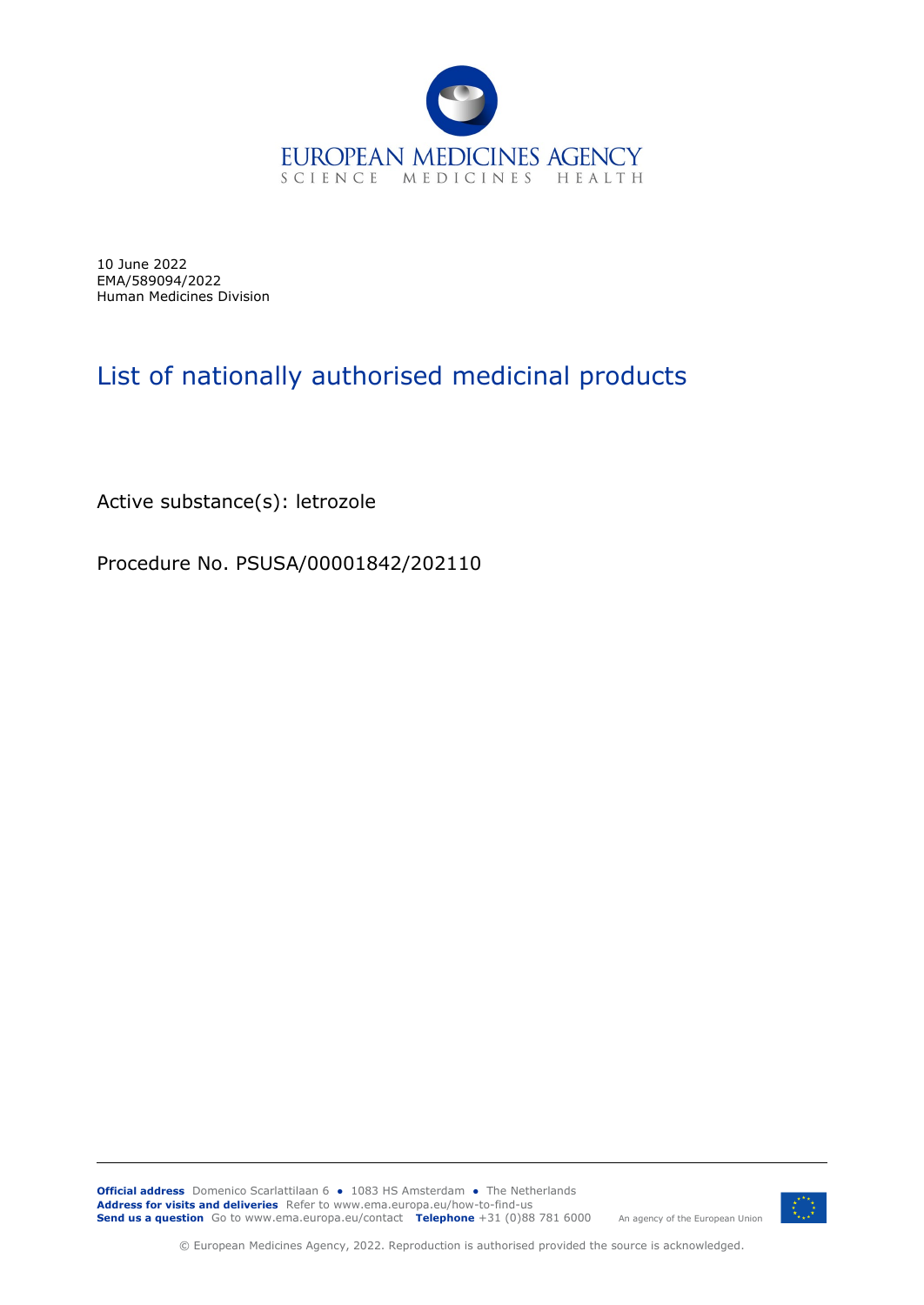| <b>Product Name (in</b>                          | <b>MRP/DCP</b>                 | <b>National Authorisation Number</b> | MAH of product in the       | <b>Member State where</b> |
|--------------------------------------------------|--------------------------------|--------------------------------------|-----------------------------|---------------------------|
| authorisation country)                           | <b>Authorisation</b><br>number |                                      | member state                | product is authorised     |
|                                                  |                                |                                      |                             |                           |
| Femara 2,5 mg plėvele<br>dengtos tabletės        | FR/H/0110/001                  | LT/1/98/0128/002                     | SIA "NOVARTIS BALTICS"      | <b>LT</b>                 |
| Femara 2,5 mg plėvele<br>dengtos tabletės        | FR/H/0110/001                  | LT/1/98/0128/003                     | SIA "NOVARTIS BALTICS"      | <b>LT</b>                 |
| Femara 2,5 mg plėvele<br>dengtos tabletės        | FR/H/0110/001                  | LT/1/98/0128/004                     | SIA "NOVARTIS BALTICS"      | <b>LT</b>                 |
| Femara 2,5 mg plėvele<br>dengtos tabletės        | FR/H/0110/001                  | LT/1/98/0128/005                     | SIA "NOVARTIS BALTICS"      | <b>LT</b>                 |
| Femara 2,5 mg<br>comprimés pelliculés            | FR/H/0110/001                  | 2008079869                           | NOVARTIS PHARMA N.V.        | LU                        |
| FEMARA 2,5 mg<br>Filmtabletten                   | FR/H/0110/001                  | 2008079869                           | NOVARTIS PHARMA N.V.        | LU                        |
| FEMARA 2,5 mg<br>Filmtabletten                   | FR/H/0110/001                  | BE182926                             | NOVARTIS PHARMA N.V.        | <b>BE</b>                 |
| Femara 2.5 mg filmom<br>oblozene tablete         | FR/H/0110/001                  | HR-H-020668711-02                    | NOVARTIS HRVATSKA<br>D.O.O. | <b>HR</b>                 |
| Femara 2.5 mg filmom<br>oblozene tablete         | FR/H/0110/001                  | HR-H-020668711-03                    | NOVARTIS HRVATSKA<br>D.O.O. | <b>HR</b>                 |
| Femara 2.5 mg filmom<br>oblozene tablete         | FR/H/0110/001                  | HR-H-020668711-04                    | NOVARTIS HRVATSKA<br>D.O.O. | <b>HR</b>                 |
| Femara 2.5 mg filmom<br>oblozene tablete         | FR/H/0110/001                  | HR-H-020668711-05                    | NOVARTIS HRVATSKA<br>D.O.O. | <b>HR</b>                 |
| Femar 2,5 mg<br>filmuhúðuð tafla                 | FR/H/0110/001                  | 960198                               | NOVARTIS HEALTHCARE A/S     | $\overline{IS}$           |
| Femara 2,5 mg<br>compresse rivestite con<br>film | FR/H/0110/001                  | 033242037                            | NOVARTIS FARMA S.P.A.       | IT                        |
| Femara 2,5 mg<br>compresse rivestite con<br>film | FR/H/0110/001                  | 033242049                            | NOVARTIS FARMA S.P.A.       | IT                        |
| Femara 2,5 mg<br>compresse rivestite con<br>film | FR/H/0110/001                  | 033242052                            | NOVARTIS FARMA S.P.A.       | $\overline{\text{IT}}$    |
| Femara 2,5 mg<br>apvalkotās tabletes             | FR/H/0110/001                  | 98-0087                              | SIA NOVARTIS BALTICS        | LV                        |
| Femara 2,5 mg filmsko                            | FR/H/0110/001                  | H/03/00606/001                       | NOVARTIS PHARMA GMBH        | <b>SI</b>                 |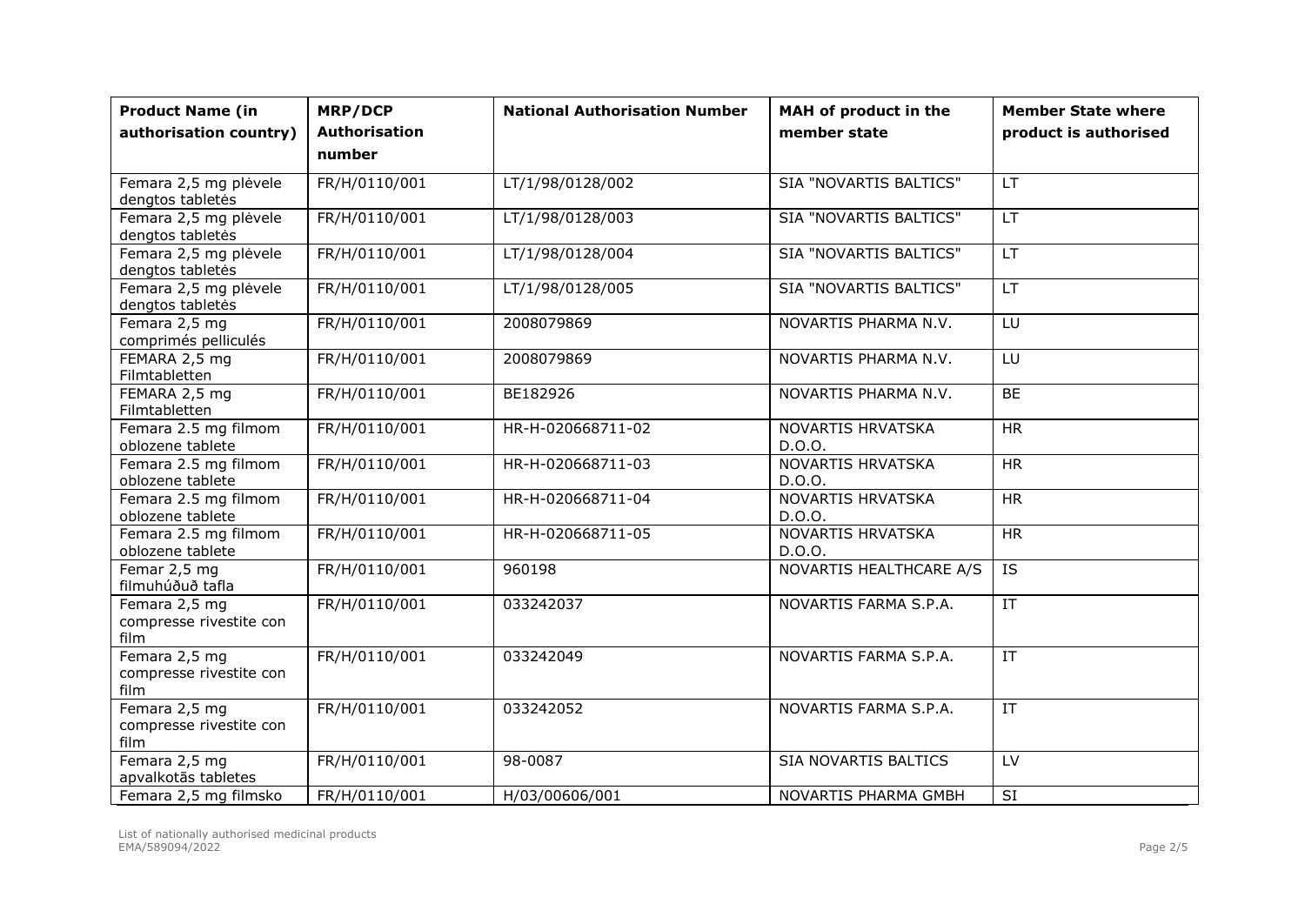| <b>Product Name (in</b><br>authorisation country)         | <b>MRP/DCP</b><br><b>Authorisation</b><br>number | <b>National Authorisation Number</b> | MAH of product in the<br>member state                     | <b>Member State where</b><br>product is authorised |
|-----------------------------------------------------------|--------------------------------------------------|--------------------------------------|-----------------------------------------------------------|----------------------------------------------------|
| obložene tablete                                          |                                                  |                                      |                                                           |                                                    |
| Femara 2,5 mg filmsko<br>obložene tablete                 | FR/H/0110/001                                    | H/03/00606/002                       | NOVARTIS PHARMA GMBH                                      | <b>SI</b>                                          |
| Femara 2,5 mg filmsko<br>obložene tablete                 | FR/H/0110/001                                    | H/03/00606/003                       | NOVARTIS PHARMA GMBH                                      | SI                                                 |
| Femara 2,5 mg filmsko<br>obložene tablete                 | FR/H/0110/001                                    | H/03/00606/004                       | NOVARTIS PHARMA GMBH                                      | $\overline{SI}$                                    |
| Femara 2,5 mg filmsko<br>obložene tablete                 | FR/H/0110/001                                    | H/03/00606/005                       | NOVARTIS PHARMA GMBH                                      | $\overline{SI}$                                    |
| Femara 2,5 mg<br>επικαλυμμένα με λεπτό<br>υμένιο δ        | FR/H/0110/001                                    | 233170101                            | NOVARTIS (HELLAS)<br>S.A.C.I.                             | <b>GR</b>                                          |
| Loxifan 2,5 mg<br>comprimidos recubiertos<br>con película | not available                                    | 62.079                               | NOVARTIS FARMACÉUTICA<br>S.A.                             | ES                                                 |
| Femara 2,5 mg<br>comprimidos revestidos<br>por película   | FR/H/0110/001                                    | 2499986                              | NOVARTIS FARMA -<br><b>PRODUTOS</b><br>FARMACÊUTICOS S.A. | PT                                                 |
| Femara 2,5 mg<br>comprimidos revestidos<br>por película   | FR/H/0110/001                                    | 2500080                              | NOVARTIS FARMA -<br><b>PRODUTOS</b><br>FARMACÊUTICOS S.A. | PT                                                 |
| Femara 2,5 mg<br>comprimidos revestidos<br>por película   | FR/H/0110/001                                    | 5123583                              | NOVARTIS FARMA -<br><b>PRODUTOS</b><br>FARMACÊUTICOS S.A. | PT                                                 |
| Femara 2,5 mg plėvele<br>dengtos tabletės                 | FR/H/0110/001                                    | LT/1/98/0128/001                     | SIA "NOVARTIS BALTICS"                                    | LT                                                 |
| Femara 2,5 mg<br>comprimidos recubiertos<br>con película  | FR/H/0110/001                                    | 61.628                               | NOVARTIS FARMACÉUTICA<br>S.A.                             | $\overline{ES}$                                    |
| Femara® 2,5 mg<br>Filmtabletten                           | FR/H/0110/001                                    | 38895.00.00                          | NOVARTIS PHARMA GMBH                                      | <b>DE</b>                                          |
| Femara, filmomhulde<br>tabletten 2,5 mg                   | FR/H/0110/001                                    | <b>RVG 20755</b>                     | NOVARTIS PHARMA B.V.                                      | <b>NL</b>                                          |
| Femar 2,5 mg<br>filmdragerad tablett                      | FR/H/0110/001                                    | 13261                                | NOVARTIS SVERIGE AB                                       | <b>SE</b>                                          |
| Femara 2,5 mg -<br>Filmtabletten                          | FR/H/0110/001                                    | 1-21781                              | NOVARTIS PHARMA GMBH                                      | AT                                                 |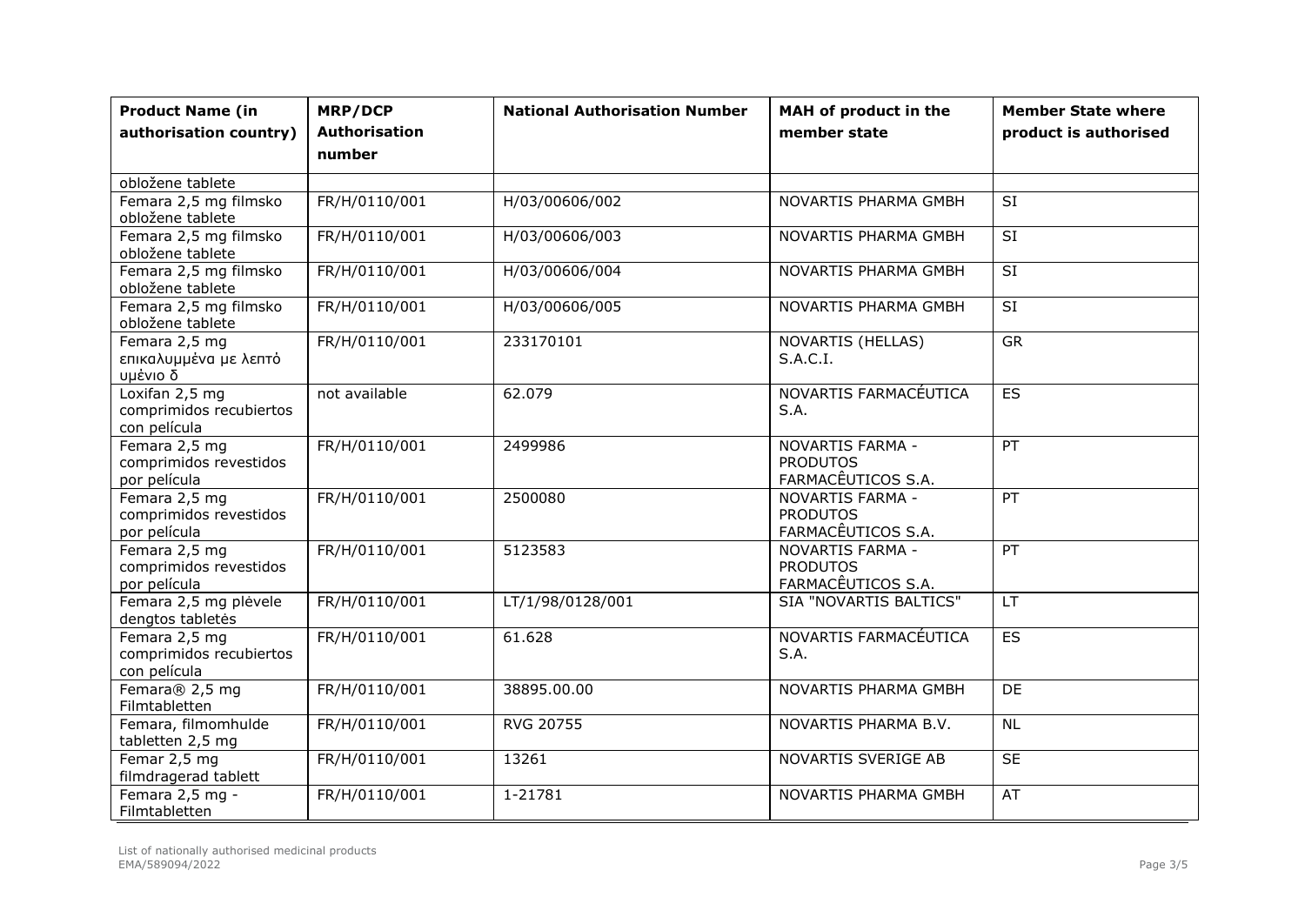| <b>Product Name (in</b><br>authorisation country)         | <b>MRP/DCP</b><br><b>Authorisation</b> | <b>National Authorisation Number</b> | MAH of product in the<br>member state | <b>Member State where</b><br>product is authorised |
|-----------------------------------------------------------|----------------------------------------|--------------------------------------|---------------------------------------|----------------------------------------------------|
|                                                           | number                                 |                                      |                                       |                                                    |
| Femara 2,5 mg<br>comprimés pelliculés                     | FR/H/0110/001                          | BE182926                             | NOVARTIS PHARMA N.V.                  | BE                                                 |
| Femara 2,5 mg<br>filmomhulde tabletten                    | FR/H/0110/001                          | BE182926                             | NOVARTIS PHARMA N.V.                  | BE                                                 |
| FEMARA 2,5 mg,<br>comprimé pelliculé                      | FR/H/0110/001                          | 3400934147425                        | NOVARTIS PHARMA S.A.S.                | <b>FR</b>                                          |
| Femara® 2,5 mg,<br>επικαλυμμένο με λεπτό<br>υμένιο δισκίο | FR/H/0110/001                          | 18468                                | NOVARTIS IRELAND<br>LIMITED           | $\overline{CY}$                                    |
| Femara 2,5 mg filmom<br>obalené tablety                   | FR/H/0110/001                          | 44/0029/99-S                         | NOVARTIS SLOVAKIA S.R.O.              | SK                                                 |
| FEMARA 2,5 mg,<br>comprimé pelliculé                      | FR/H/0110/001                          | 3400934147593                        | NOVARTIS PHARMA S.A.S.                | FR                                                 |
| Femara 2.5 mg film-<br>coated tablets                     | FR/H/0110/001                          | MA1249/02301                         | NOVARTIS IRELAND<br>LIMITED           | MT                                                 |
| Femar, filmovertrukne<br>tabletter                        | FR/H/0110/001                          | 18420                                | NOVARTIS HEALTHCARE A/S               | <b>DK</b>                                          |
| Femar 2,5 mg<br>filmdrasjerte tabletter                   | FR/H/0110/001                          | $96 - 1423$                          | <b>NOVARTIS NORGE AS</b>              | $\overline{NO}$                                    |
| Femar 2,5 mg tabletti,<br>kalvopäällysteinen              | FR/H/0110/001                          | 12452                                | NOVARTIS FINLAND OY                   | FI                                                 |
| Femar 2,5 mg<br>filmdragerade tabletter                   | FR/H/0110/001                          | 12452                                | NOVARTIS FINLAND OY                   | FI                                                 |
| Femara, 2,5 mg õhukese<br>polümeerikattega<br>tabletid    | FR/H/0110/001                          | 246799                               | SIA NOVARTIS BALTICS                  | <b>EE</b>                                          |
| Femara 2,5 mg<br>potahované tablety                       | FR/H/0110/001                          | 44/283/99-C                          | NOVARTIS S.R.O.,                      | $\overline{CZ}$                                    |
| Femara 2.5 mg film-<br>coated tablets                     | FR/H/0110/001                          | PA0896/012/001                       | NOVARTIS IRELAND<br>LIMITED           | E                                                  |
| Femara® 2.5 mg Tablets                                    | FR/H/0110/001                          | PL 23860/0012                        | NOVARTIS IRELAND<br>LIMITED           | $\boldsymbol{\mathsf{XI}}$                         |
| Femara 2,5 mg<br>compresse rivestite con<br>film          | FR/H/0110/001                          | 033242013                            | NOVARTIS FARMA S.P.A.                 | IT                                                 |
| Femara 2,5 mg<br>compresse rivestite con                  | FR/H/0110/001                          | 033242025                            | NOVARTIS FARMA S.P.A.                 | IT                                                 |